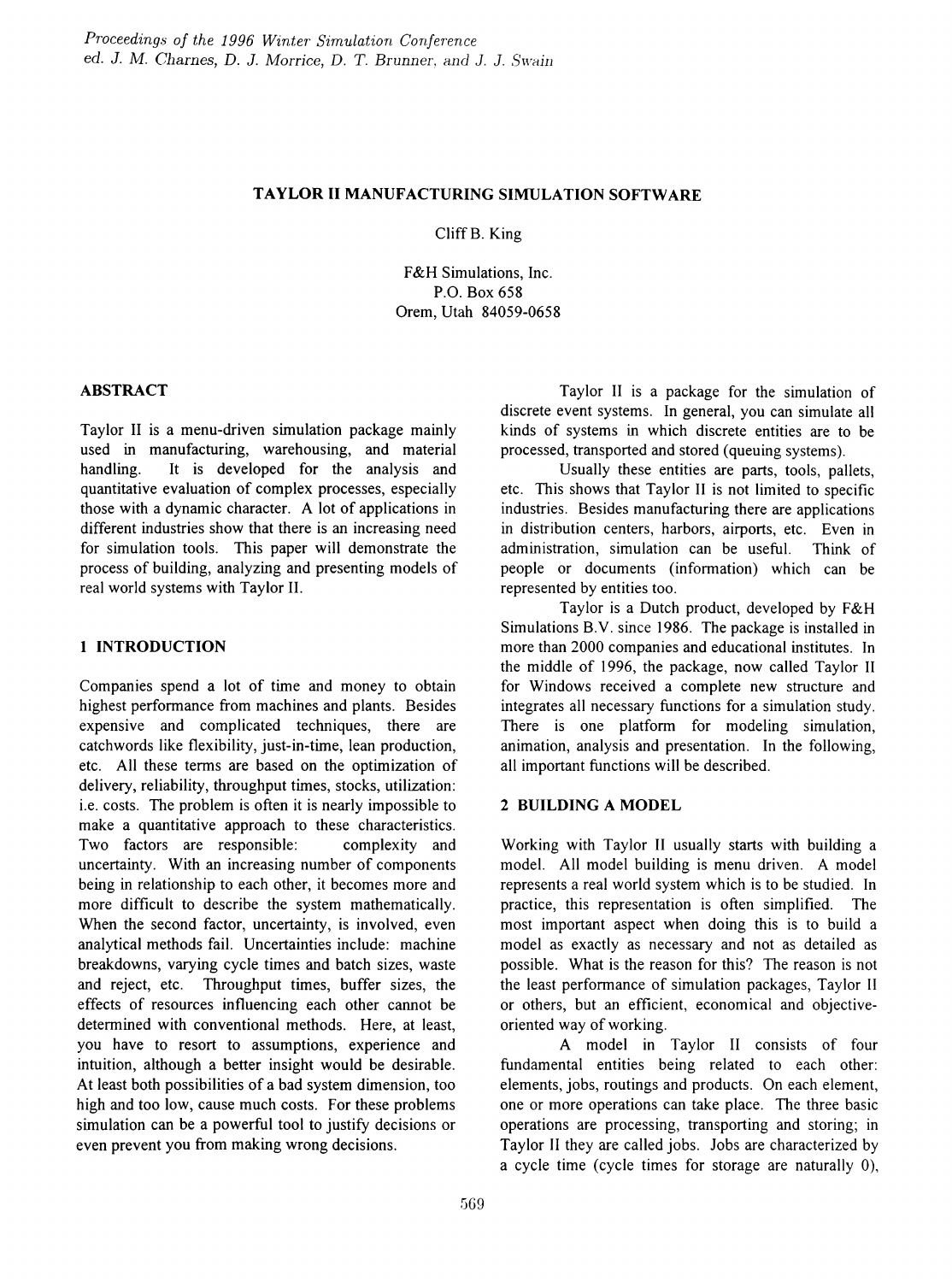which can be random. The entities using the jobs are called products. Products can be defmed freely and represent parts, tools, pallets, people, etc. They take place on an element and are sent to another element when the operation is fmished. Therefore, you need a description of how the products flow through a model. This description is stored in routings. Routings consist of a number of stages (routing records). At each stage it is defmed which job-element is used and what the next stage is.

# 2.1 Layout and Routings

Defming a layout is the frrst step when building a model. A layout contains a number of different element types that you can position in different sizes and in any place on your screen. The following element types are available in Taylor II: Inout, Machine, Buffer, Conveyor, Transport, Path, Aid(operator), Warehouse and Reservoir. Choosing a type depends on the function in the real world system. A machine is the general purpose representation for any kind of operation so that a machine could be a robot, a mill, a counter, etc. Inout elements represent entries and exits (sink/sources) in a model. They can generate and 'eat' products freely. A buffer is for storage. Transports and conveyors represent continuous and discontinuous transportation. Aid elements are generally assigned to other elements. An aid could be an operator. Warehouses and reservoirs are buffers with some special functions. In a warehouse you can place products at a specific location, which is described by a number of cells horizontally and vertically. In a reservoir there is the possibility to define open/close control levels. Each element placed in the layout gets one job automatically.

When necessary, additional jobs can be assigned later. Besides the cycle time, a job also describes how an operation is done concerning input batch, additional resources, etc.

Now one or more routings are to be defmed. By selecting the elements one after another you describe the path the products follow in the model. In most models the routing roughly reflect the flow of products because there are a number of product types taking (nearly) the same path and you can specify differences later. In some applications you have to handle a large number of product types all using different routings, i.e. in a job shop. In this case, Taylor II offers the modeler to import process routing descriptions from external files.

## 2.2 Detailing the Model

The second step is to detail the model. This means entering parameters describing the behavior of the model that differ from the default settings. Usually only some of the parameters are needed, so it is not necessary to fill a lot of masks before starting the model for the frrst time. Most of the parameters are related to the fundamental entities discussed above. Element parameters describe the behavior of the elements: what kind of element it is, stochastic (breakdowns) and deterministic (shifts, pauses), availability, how many products it can store, fixed and variable costs, how it selects its next task, etc. The job parameters are similar.

Many systems seem to be quite simple. When looking at details, one often fmds different kinds of rules and strategies to make decisions. That is the reason why implementing these decision points takes most of the modeling time. An important aspect in this phase is the way a simulation tool supports the user. Two items have to be discussed: high flexibility for implementing control logic and easy to test right working of the model (verification). Besides special functions for verification the on-line animation in Taylor II plays a large part. When the layout and the routings are fmished, animation is available immediately. All changes in the model can be seen on the screen at once. The user is able to detail and to test the model step-by-step until the model runs according to his wish.

Every company producing simulation software is in a dilemma when developing a concept for control logic. The software should be easy to use but, the system should also allow all possible constructions. These two aspects are hard to combine. Distributors go different ways from fixed implemented strategies or decision tables to interfaces for programming languages or combinations of them. Besides a number of default strategies, Taylor II uses a macro language called TLI (Taylor Language Interface). TLI is an easy to use programming language that allows for modifying the model's behavior powerfully in combination with simulation-specific predefmed and user-defmable variables. TLI is used at element, job and routing level. There is also the possibility to use TLI interactively during a simulation run to make queries and updates. An interface to own routines written in C, Basic, Pascal, etc. is also available. Typical situations in which the routines have to be modified are loops (i.e. rework), selecting elements as a result of a certain status, assembly, disassembly, etc. Taylor II can send products from each stage in the model to each other in each quantity. For this purpose the user has direct access to all addresses in a routing and replaces the (in most cases) fixed values by expressions of the following form: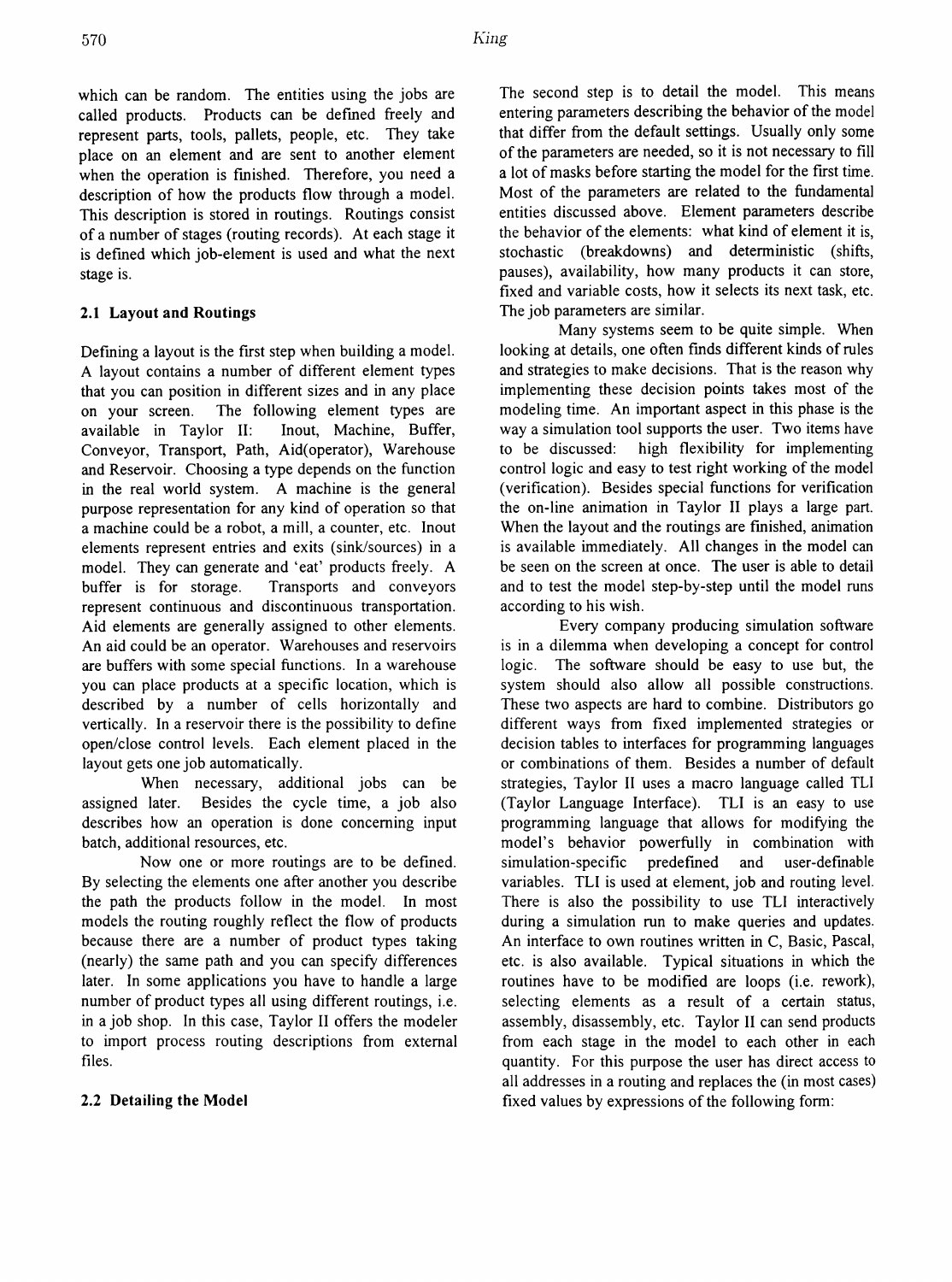*select* number *with* condition *from* list *order* expression *quantity* list *location* list

These so called 'select' statement are used for sending and receiving products. The italic parts in this structure can be values or other expressions. Selections can also be nested. This offers many possibilities for order picking, assembly and complex guiding and receiving strategies. Some examples:

*select* 1*from* 3,4,5

One product will be sent to machine 3, 4 or 5.

*select* 1*from* 3,4,5 *order* - *utilization [L}*

The same as above, but the machine with the lowest utilization has the highest priority.

*select maximum[1,F} with elqueue[L}<5 from 3,4,5 quantity 4-elqueue[L}*

An (express) order uses the maximum number of machines. Only machines with a stock less than 5 are taken into consideration.

Elements can be described by fixed acceptance rules for picking products or other TLI-user-defmable rules and strategies for the entry and exit of products. Examples are:

#### *Entry condition: plan from file*

The element chooses the next order from a list stored in a disk file.

#### *TLl-entry condition: timel600<120*

A conveyor accepts products only for the first 120 seconds in a 600 second interval, (I stands for modulo). The expression is true for 120 seconds.

Product types are described by a code (in combination with an icon) and by size (important for conveyors). Sometimes it is necessary that products get individual information or signs. Information could be a delivery date, priority, state of work, etc. For this purpose, products are coupled with attributes. Attributes can also work as a pointer to a matrix in which i.e., cycletimes are stored. This enlarges the amount of possible information enormously. Querying and updating of the attributes are done at the jobs by evaluating triggers. A trigger is one (or more) simple lines of text with a TLI-expression. Triggers can be evaluated nearly every time an event is scheduled. They can influence products (with their attributes) or the model status itself. An example is:

*Trigger on Entry: curcycle[J}:=att2[C}*

The cycle time of the order is stored in the second attribute and is assigned when the product enters the job.

Assume that a model is built with Taylor II. Now starts the actual simulation, apart from the (little) simulation when testing the model.

#### 3 SIMULATION

In stochastic processes random numbers play an important part. Taylor II comes with different random number generators which normally work independently from each other. In some experiments you may want to study alternatives of a system. Then the models should run with identical conditions and for this purpose it could be necessary that all generators generate the same sequence of random numbers.

Taylor II is fully event-oriented. this means that the time between two events (i.e., beginning and ending of an operation) needs no CPU time. An internal event list makes sure that all changes in status are evaluated.

For every simulation run, the start situation is free to define. Products can be stored in any quantity at any place in the model. To reduce the warm-up period (moment of time that a model runs with stable status) you can make a warmstart. For a number of various runs you can defme a batch run.

During simulation you can zoom, pan and rotate freely, stop, make modifications and then continue. A model can be simulated during a certain period of time or until a special (user-defmed) condition is met.

The time representation is fully user-defmable (i.e. week 8; tue; 8:30,2) and is displayed by an analog and digital clock. With the single-step-mode you can trace your model in detail or you use the conditional single-step for watching a part of the model only.

While simulating, the screen output can be interactively changed, ranging from no information (as fast as possible), via statistics and simple animation to full animation. With full animation you see each product moving from stage to stage or queuing in the system. Taylor II automatically keeps track of a large number of common statistics like utilization, waiting times, etc. Default and user-defmed statistics can be displayed as numbers or as dynamically changing graphs. Especially determining the end of the warm-up period. Taylor II can also keep track of any kind of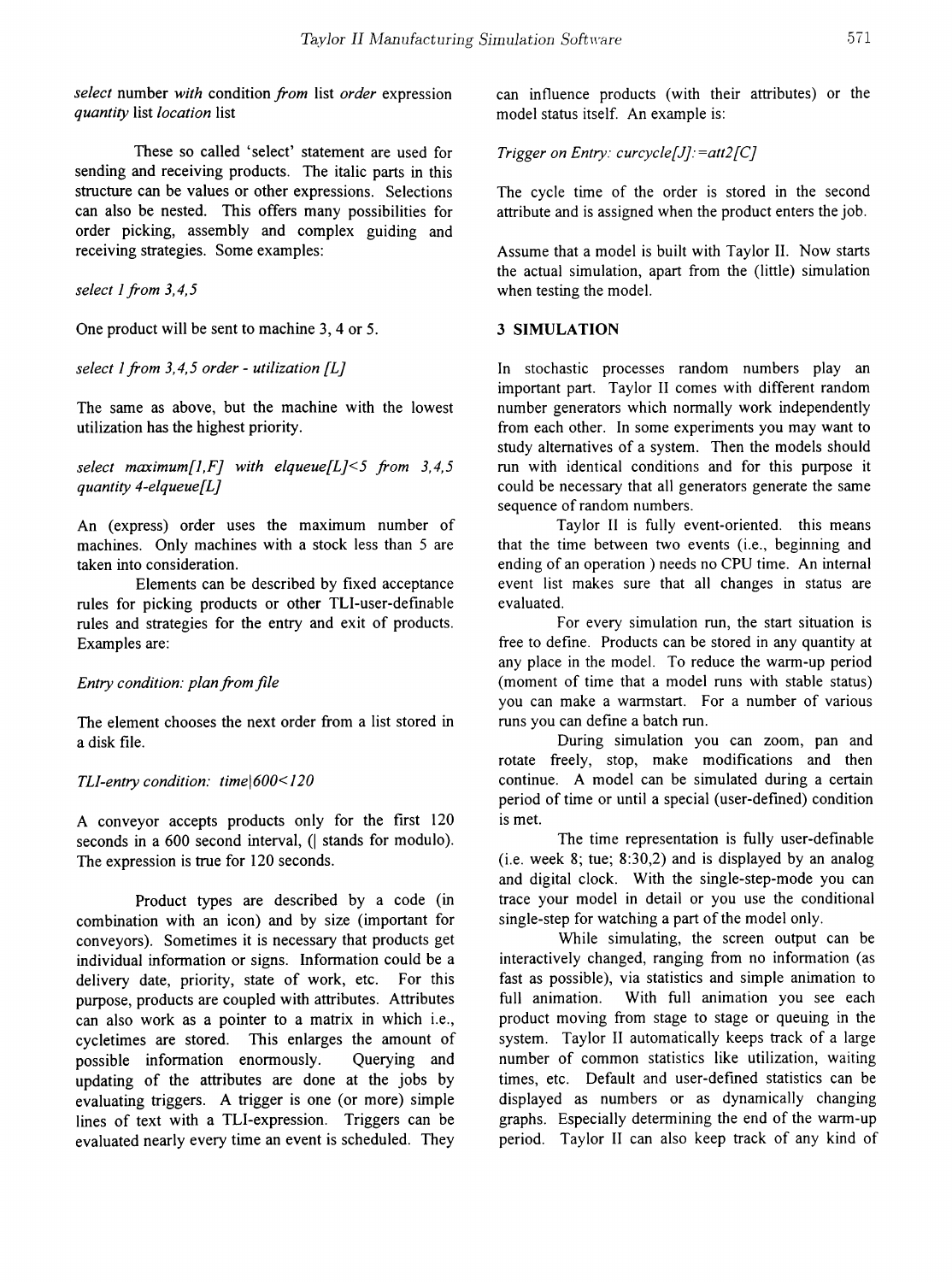variables you want and display them after the simulation run.

# 4 ANALYSIS

For a correct description of a model, a number of input data is required like arrival times, cycletimes, breakdown failures, etc. Often these data exist in protocols, databases, etc. But the question is: is there enough data to characterize a process well or are they only a part of reality? That means a detailed analysis with statistical methods should be done frrst. Taylor can read in datasets and analyze them. Two important parameters are the average value and the standard deviation. another point is the statistical distribution which fits best. A built in routine automatically makes a distribution suggestion for the dataset and displays this distribution depending on the type, in continuous or discrete form on the screen.

Typical information you get from a simulation study is utilizations, throughput times, production per period and costs. The results are available in different ways:

Tabular reports: contents and form are predefined, but may be changed by the user.

TLI reports: containing a mixture of explanation, results and illustration or giving specific results.

Queries: all results can be queried with TLI interactively (including minimum, maximum, average and standard deviation).

Predefmed graphs: wait time histogram, queue graph, status diagram, utilization pie, etc.

User-defmed graphs: representation of any kind of data like throughput times, costs, etc.

Graphs can be displayed in over 10 types of general purpose representation: histograms, bar graphs, x-y plots, pie charts, etc. including averages (whole and cumulative), standard deviation and so on. All reports and graphs can be sent to screen, disk file and printer or you can export these data for use in other programs.

### 5 ANIMATION

In the past animation has been treated as a nice but more or less unnecessary extra. Taylor II has an extensive built-in animation module.

There are several reasons. First, similar to the discussion in Section 2.2, the animation can be very useful (but generally not replace) for verifying a model. For this purpose the 2-D animation is available as soon as routing is created. With little additional work, 3-D animation is available too. They are useful when giving presentations to management or customers (often more convincing than rough numbers or in the educational sector. A number of ready-to-use 2-D and 3-D libraries come with the package.

With the built-in paintbox you can defme your own icon-sets or draw background illustrations. The 3- D paint module allows you to change exiting or to add 3- D element icons. Background drawings are automatically translated into vector files for sealing and rotating. Existing drawings can be imported into the HPGL format.

# 6 ADDITIONAL FEATURES

In addition to the points above there are some special functions useful (not essentially necessary) for the daily work. When simulating a lot of alternative models with different parameters and settings you could lose your overview. For this purpose, Taylor II generates a model documentation (text file) describing the whole model. another important aid is the context-sensitive online help with index and page search facility.

Besides stochastic arrival patterns, Taylor II can process external files (ASCII-file) with an unlimited number of deterministic product arrivals including arrival time, quantities and product attributes. This offers the possibility to simulate with real data. Special arrival patterns, think of season influences of daily peaks, can be generated with genlink. Genlink generates an external file by taking samples from different distributions.

External files can also be used to defme deterministic machine planning or routing specification (see Section 2.1). The handling with ASCII-files becomes easier with the integrated text editor. DDE (Dynamic Data Exchange) links exist for windows base products that allow such links.

The ability to created self-running presentations allows you to build models which explain themselves. With a runtime module you can give all models to other people that are participating in a simulation study.

Taylor II version 4.0 includes several new that have been specially designed for windows 95. The Taylor Language Interface has been extended to include the us of functions. There are also three new modules included. These are Advanced Statistics (with an autofit module which tests distributions to fit data and an experiment module), runtime Development Kit